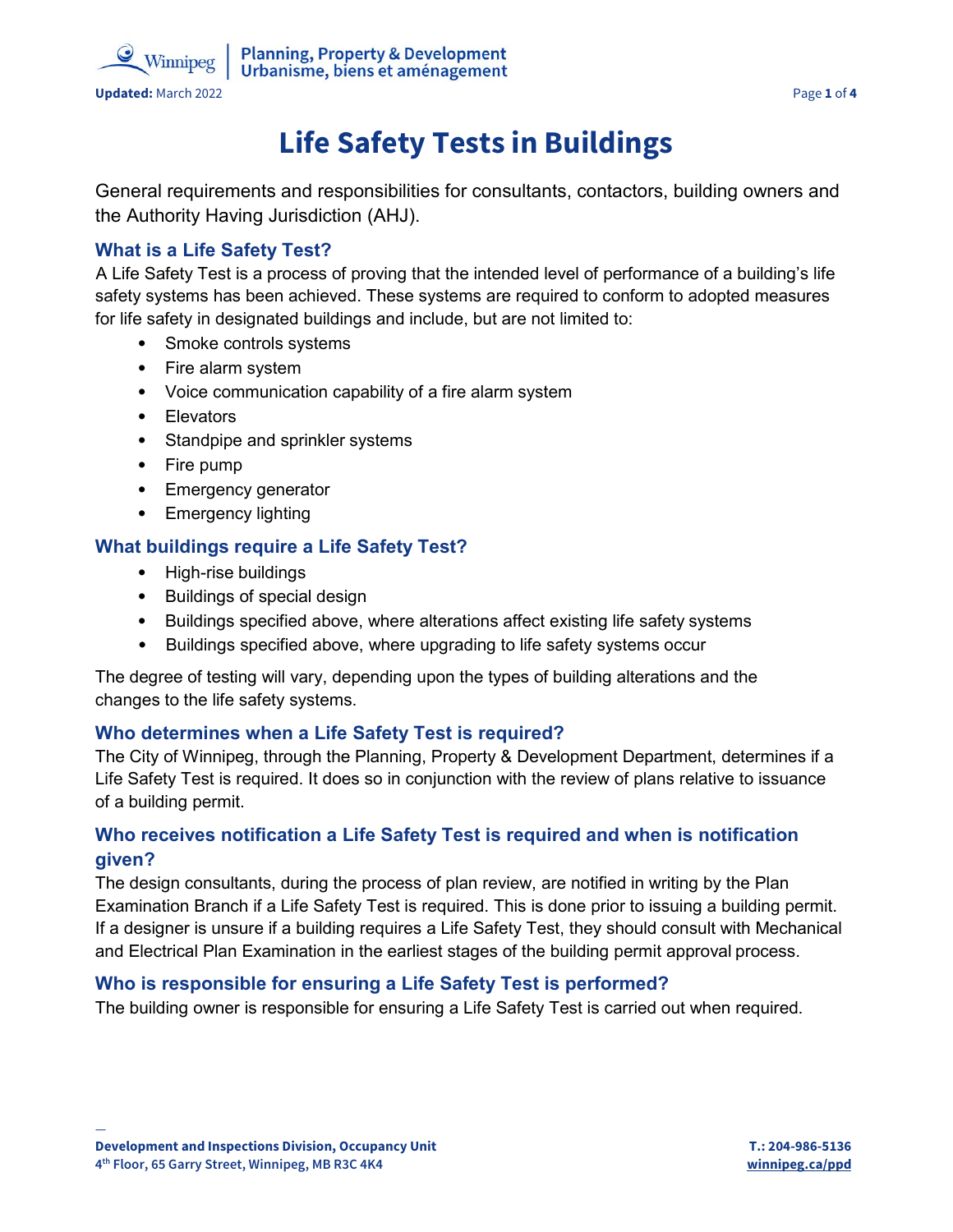

#### **Does the owner run the test?**

Not necessarily. In most cases, the owner or a representative will appoint a Life Safety Test Coordinator (a project coordinator, general contractor, etc.).

#### **What's the first step?**

The appointed coordinator and design consultants should review the project at various stages with the City well in advance of requesting a test. This should begin shortly after issuance of the building permit, to identify any problems at an early stage. This is especially important where design changes may be incorporated or specific requirements of the fire protection design must be implemented.

#### **How much notice does the City require to attend a test?**

A minimum notice of five working days is required to review submitted certifications and verification reports, and to schedule a pre-test meeting between the City and the Project Life Safety Test Coordinator.

#### **What happens at a typical Life Safety Test?**

At a pre-determined time, the Project Life Safety Test Coordinator, along with the City-appointed Life Safety Test Coordinator, will assign teams consisting of trades, consultants and City inspection personnel, together with an agenda, outlining how the test will be conducted. At the conclusion of the test, City staff report to the City-appointed Life Safety Test Coordinator, who will give the test a pass or fail grade.

#### **What is the City's role in a Life Safety Test?**

The City inspection personnel witness the interaction and performance of the installed life safety systems and attend as observers. They do not perform tests, nor do they witness the testing of every component (i.e. all smoke detectors).

#### **What are the responsibilities of a project-appointed Life Safety Test Coordinator?**

The Coordinator normally conducts the test, but may delegate the task to someone else. In either case, the Coordinator is responsible for:

- 1. Ensuring all required certifications and verifications are properly submitted and, in the case of verifications and field reports, ensuring they have been reviewed by the design consultant responsible for them.
- 2. Ensuring all consultants (mechanical, electrical, architectural) or their designate(s) attend the test.
- 3. Ensuring the appropriate trades attend the test. This includes but is not limited to the electrical contractor, mechanical contractor, plumbing contractor, elevator contractor, sprinkler contractor, fire alarm supplier, and building owner/representative.
- 4. Ensuring there are appropriate amounts of people and equipment to run the test.
- 5. Ensuring there is a clear outline of how the test will be run (what systems will be tested, how they will function, and in what sequence).
- 6. Ensuring a pre-test is carried out and supported by a report confirming its success.

—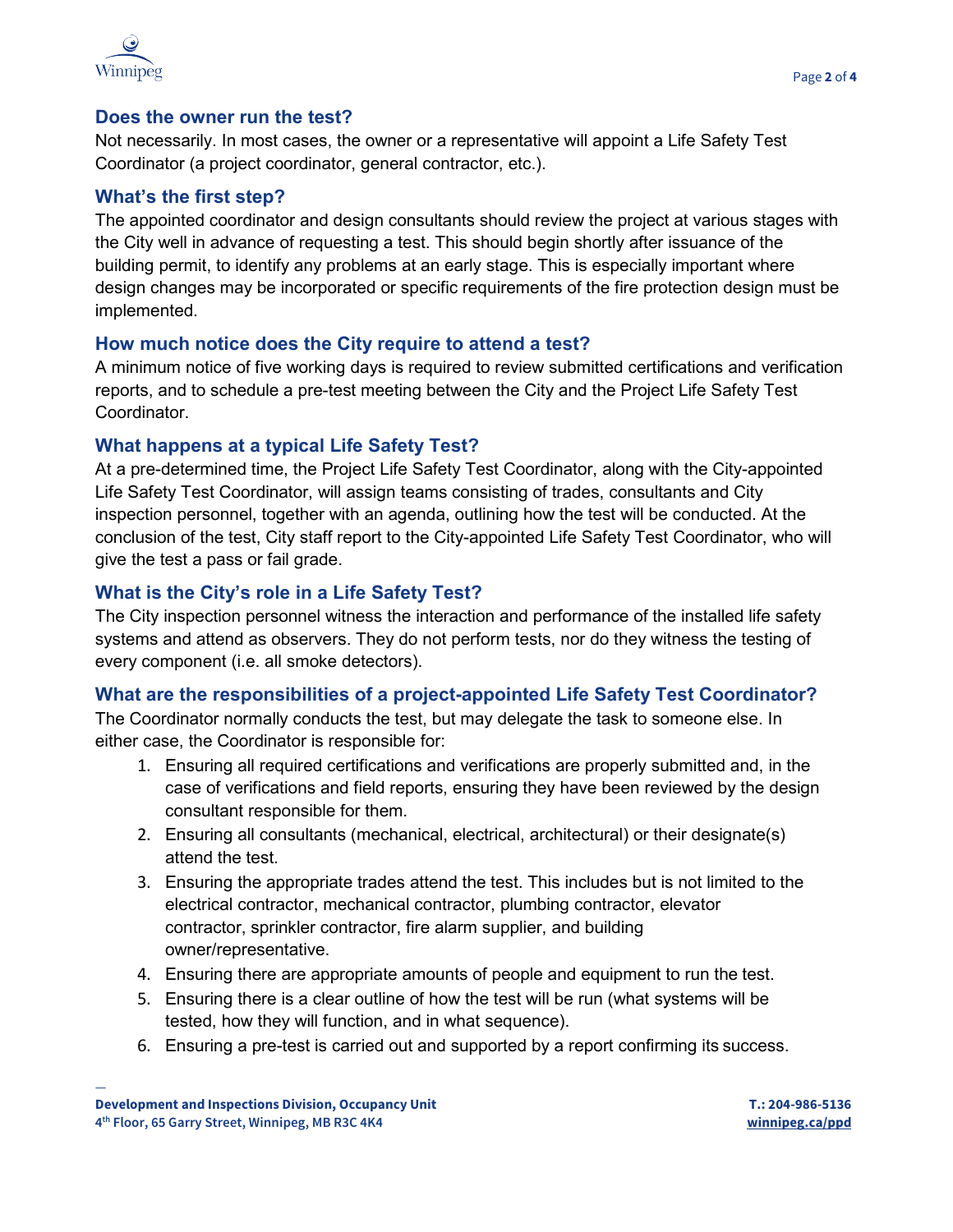

- 7. Ensuring there are no unnecessary interruptions during the test (i.e. interference by continuing work).
- 8. Ensuring that, in the case of a Life Safety Test taking place in an occupied building, the building owner has notified occupants the test is being conducted.
- 9. Submitting a letter to the City-appointed Life Safety Test Coordinator requesting a test date (allowing five working days from its receipt for proper review by the City) and including the following:
	- copies of all appropriate certifications, verifications and test reports
	- confirmation of who will run the test
	- confirmation of all persons who will attend the test
	- an outline of how test will be run
	- the pre-test report
	- all required documents organized in a binder and submitted in triplicate to the City-appointed Life safety Test Coordinator
	- ensuring the applicable fee has been paid before the test date

# **What are the responsibilities of the City-appointed Life Safety Test Coordinator?**

- The City-appointed Life Safety Test Coordinator is responsible for:
	- Working with the Project Life Safety Test Coordinator to establish meeting and test dates and to identify concerns.
	- Ensuring appropriate documents are received and reviewed by the City.
	- Ensuring appropriate City personnel attend the test.
	- Chairing the pre-test meeting.
	- Collecting and evaluating feedback from City staff immediately after the test and giving a pass or fail grade.

**Note:** The City-appointed Life Safety Test Coordinator is usually the Occupancy Coordinator.

## **What are the responsibilities of a contractor/installer?**

The contractor/installer is responsible for submitting the test results and verification reports to the designer responsible for reviewing these documents.

## **What are the responsibilities of the designers?**

- Advising the City about the design of life safety systems and how they are expected to function at various stages.
- Ensuring all required certifications and verification reports are completed. All verification reports should indicate they have been reviewed by the appropriate design consultant prior to submission.
- Working with the appointed Project Life Safety Test Coordinator to establish test procedures, including identifying the components that require testing and determining the sequence of operation.
- Ensuring the designer or designate attend the pre-test meeting and the Life Safety Test.